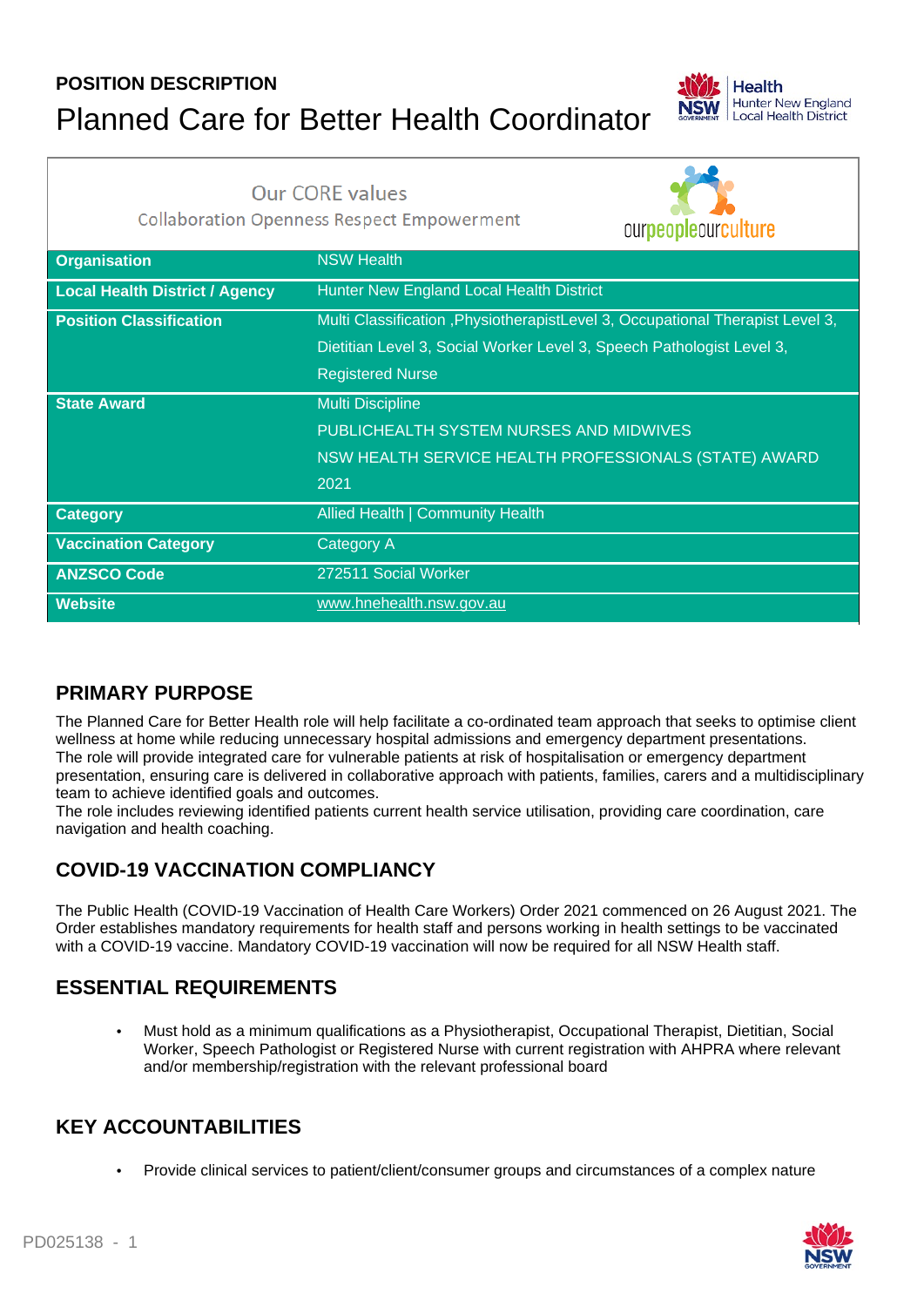## **POSITION DESCRIPTION** Planned Care for Better Health Coordinator



requiring advanced practice skills and operate independently with minimal direct supervision. • Exercise independent professional judgement when required in solving problems and managing cases

- where principles, procedures, techniques and methods require expansion, adaptation or modification. • Plan, implement, evaluate and report on services to promote effectiveness and efficiency of clinical service delivery.
- Identify and act on opportunities for improvement in clinical practice, and develop and lead continuous improvement initiatives to enhance service delivery and client/patient/consumer outcomes.
- Ensure professional responsibilities are met including engagement in ongoing education/ training, participation in regular professional practice supervision, and providing supervision to less experienced staff and students (as negotiated).
- Act in accordance with the HNE Health Values Charter and NSW Health Code of Conduct; model behaviours that reflect the Excellence Framework (Every Patient, Every Time) and ensure work is conducted in a manner that demonstrates values of cultural respect in accordance with HNE Health's Closing the Gap strategy
- All staff are expected to take reasonable care that their acts and omissions do not adversely affect the health and safety of others, that they comply with any reasonable instruction that is given to them and with any policies/procedures relating to health or safety in the workplace that are known to them, as well as notifying any hazards/risks or incidents to their managers.

#### **KEY CHALLENGES**

- Working with patients who may exhibit challenging behaviours in a complex / challenging clinical environment.
- Effectively managing time to ensure the needs of patients and their families or carers are met.
- Regulating conflicting priorities and agendas that can impact on the delivery of patient-centred care.

| Who                                                                  | <b>Why</b>                                                                                                                                                                                                                                                                                                                                 |
|----------------------------------------------------------------------|--------------------------------------------------------------------------------------------------------------------------------------------------------------------------------------------------------------------------------------------------------------------------------------------------------------------------------------------|
| Patients and their carers, family members,<br>guardians and children | Provide patient/client/consumer centred clinical advice to<br>patients/clients/consumers, families/carers and other health<br>care professionals to ensure delivery of innovative clinical<br>practice models and therapeutic techniques. To ensure<br>patients/consumers, families/carers are included in clinical care<br>and treatment. |
| Service Manager / Line Manager                                       | For operational support and to actively communicate future<br>issues and new directions for the service to ensure appropriate<br>notification and escalation of issues impacting on clinical<br>practice and care delivery                                                                                                                 |
| Less experienced staff and students                                  | Mentor and supervise to ensure their ongoing professional<br>growth and enhanced application of clinical knowledge                                                                                                                                                                                                                         |
| <b>Community Partners/Care and Service Providers</b>                 | Liaise with other providers to ensure seamless continuum of<br>care between services                                                                                                                                                                                                                                                       |
| Universities/Educational institutions                                | Two way support with training and/or students                                                                                                                                                                                                                                                                                              |

#### **KEY RELATIONSHIPS**